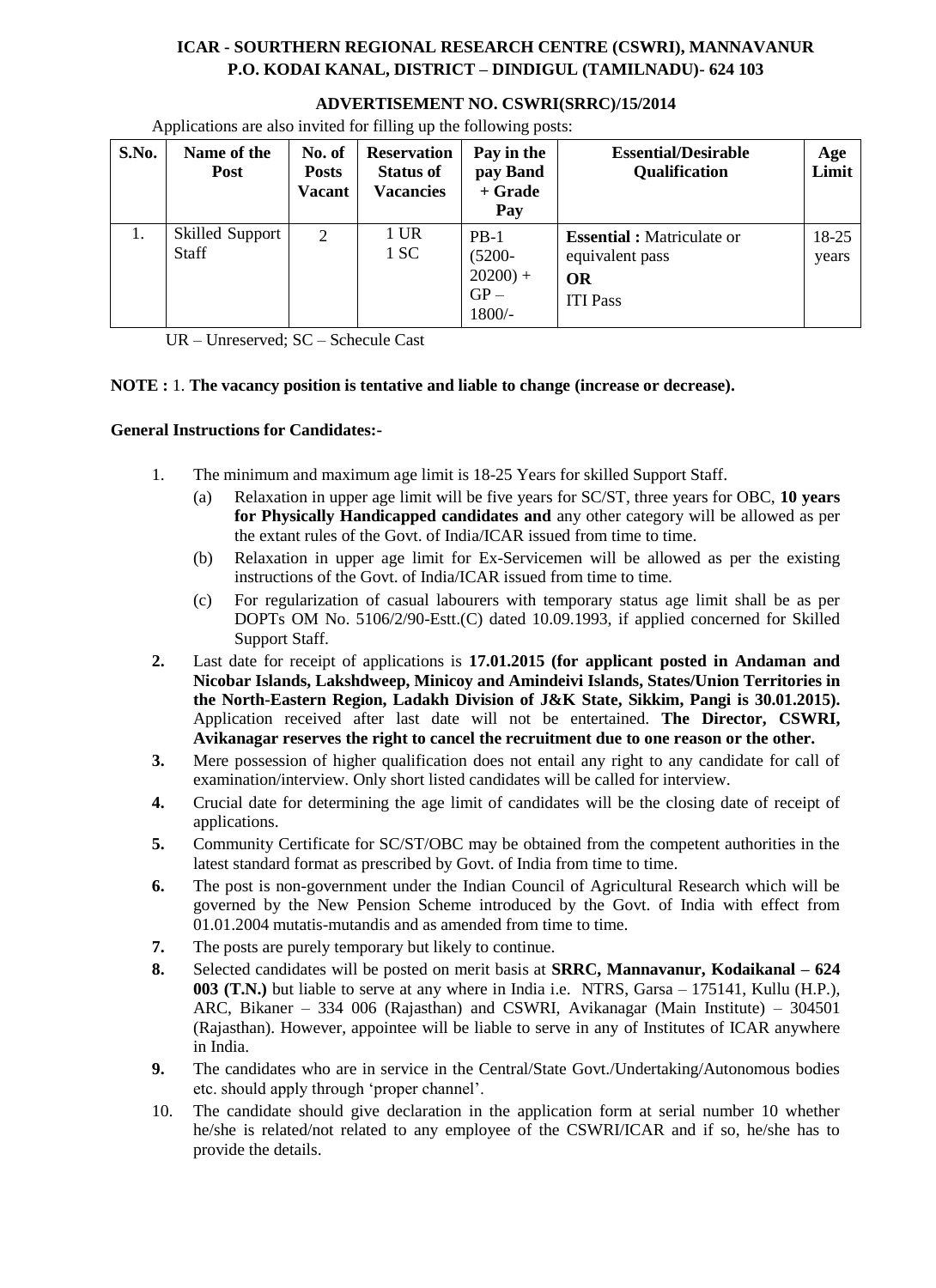- **11.** No TA/DA is admissible for attending the interview. However, SC/ST candidates will be paid TA only by shortest route as per Govt. of India's Rules.
- **12.** Applications received after the due date for any reason including postal delays will not be entertained.
- **13.** The application form may be downloaded from this Institute website : www.cswri.res.in
- **14. Applications duly completed in all respects may be sent to the Officer Incharge, Southern Regional Research Centre, (CSWRI) Mannavanur, P.O. Kodaikanal – (Tamilnadu) 624103 alongwith an application fee [non-refundable] of Rs. 250/- [Rupees two hundred fifty only] in the shape of crossed Demand Draft drawn in favour of 'SRRC, CSWRI payable at State Bank of India, Kodaikanal. The Demand Draft should not be prior to the date of issue of the advertisement in the Employment News and the same should be valid for a period prescribed by the concerned Bank as per their rules. No other means of payment i.e. IPO/money orders will be accepted failing which the application will be rejected. Candidates belonging to SC/ST and Women candidates of all categories are exempted from payment of application fee. In service candidates shall be allowed to appear in the examination and interview only on production of No Objection Certificate from their employer.**
- **15.** The envelop containing application must be compulsorily super scribed as "Application for the post of \_\_\_\_\_\_\_\_\_\_\_\_\_\_". Any candidate who may be applying for more than one post should submit separate application for each post alongwith the prescribed application fee. Attested copies of Caste Certificate, Marks-sheets, matriculation certificate for age proof and Experience Certificate etc. should be attached along with each application. **Candidates before applying for the post(s) must satisfy that they are eligible to apply and fulfill the criteria/essential qualification/ age etc. prescribed for the post(s).**
- 16. Director, CSWRI, Avikanagar reserves the right to short list the candidates for open competitive examination and test after the screening of applications **and also to fix the criteria**  for calling the candidates. No correspondence will be entertained from the candidates regarding selection/test/interview/appointment.
- 17. Influence under any circumstances will be avoided in order to further complications. CANVASSING IN ANY FORM WILL BE TREATED AS DISQUALIFICATION.